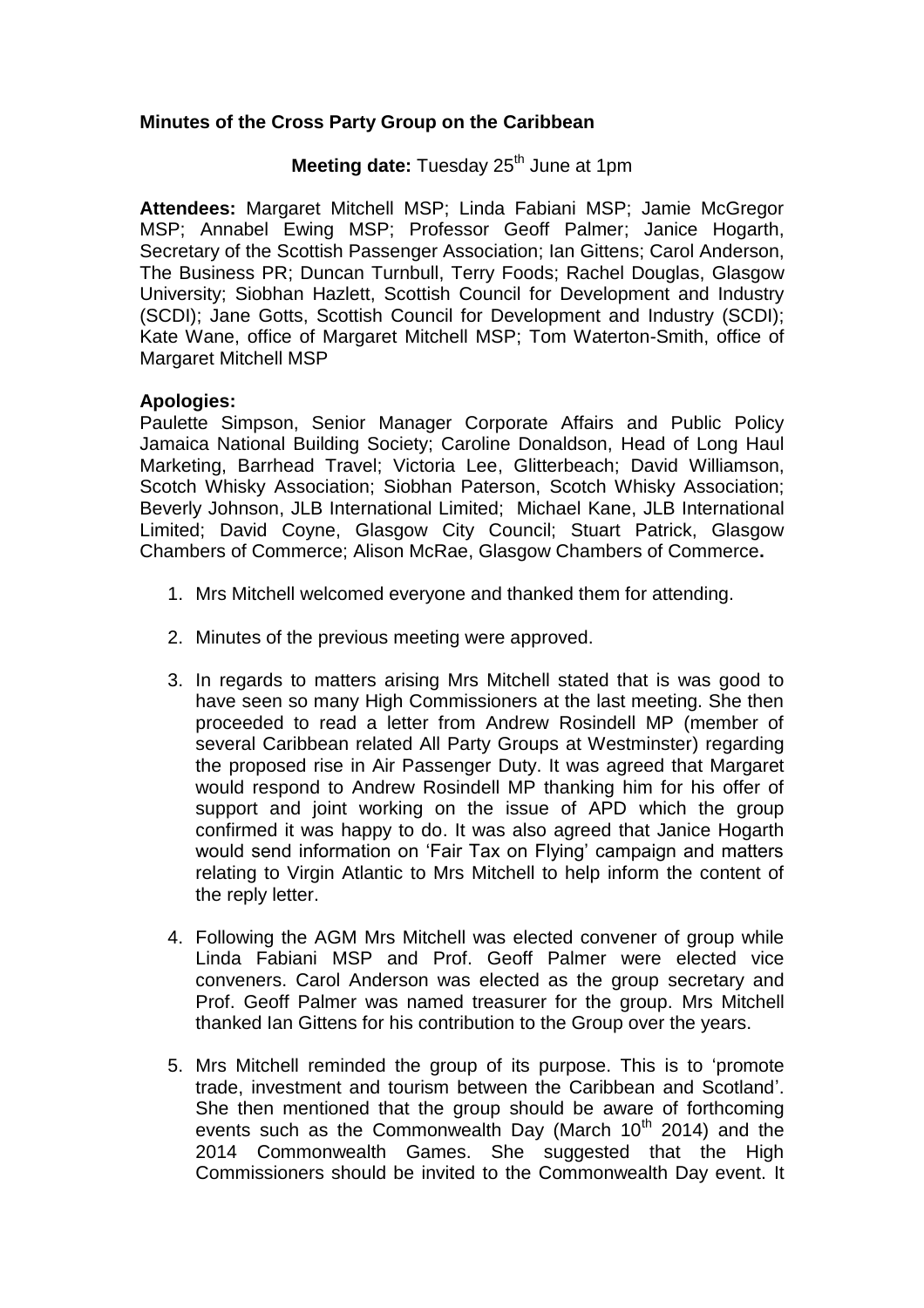was proposed that sports could be added to the remit of the group and that appropriate contacts would be made to promote this addition. In particular cricket was highlighted by Jamie McGregor MSP as an area in which Scotland and the Caribbean have a common interest. It was also considered that the group could contact the 2014 Commonwealth Games organisers to see what they had planned to help promote the nations competing in the games and the legacy of Glasgow 2014 to see if the CPG could compliment any of these efforts.

- 6. It was noted that Jampro is in the process of securing a 'Jamaica House' venue for the Commonwealth Games in 2014, as highlighted by the Jamaica High Commissioner at the group's meeting in March. It was suggested that other countries may be interested in a similar activity. Mrs Mitchell invited Jane Gotts and Siobhan Hazlett from SCDI to give a presentation at the next meeting about the potential for this and that when writing to the High Commissioners we could highlight the SCDI's willingness to help them set up similar enterprises.
- 7. It was suggested that Shona Robinson MSP, Humza Yousef MSP and the Chief Executive Officer of the 2014 Games could be invited to the next meeting to discuss matters relating to the Commonwealth Games, sport and external relations. This was agreed.

With regard to the Commonwealth Games, it was reported that the Queens Baton Relay would leave Holyrood Palace in October and return to the Games after travelling through the deleted Commonwealth Countries. The group intends to find out more about the baton relay and its route.

- 8. Mrs Mitchell reported on her visit to the Cayman Islands where she acted as an independent observer of the election process. She was also able to meet informally some government officials.
- 9. Carol Anderson reported back on the success of the 2013 Celtic Festival Barbados.
- 10.In any other business, issues regarding Haiti such as forced evictions and the high levels of Cholera were raised. It was suggested that although these were important and harrowing issues, they fell outside the remit of the group. It was suggested that these issues could form part of the work which of other Cross Party Groups such as the CPG on Human Rights Group or the CPG on International Development are involved in. Kate stated that she would forward on the relevant contact details.
- 11.A separate issue was raised on the possibility of using Scottish legal expertise with regard to advice on corruption practices. It was also suggested that business contacts between Scotland and the Caribbean should focus on small businesses instead of only on large business operations.